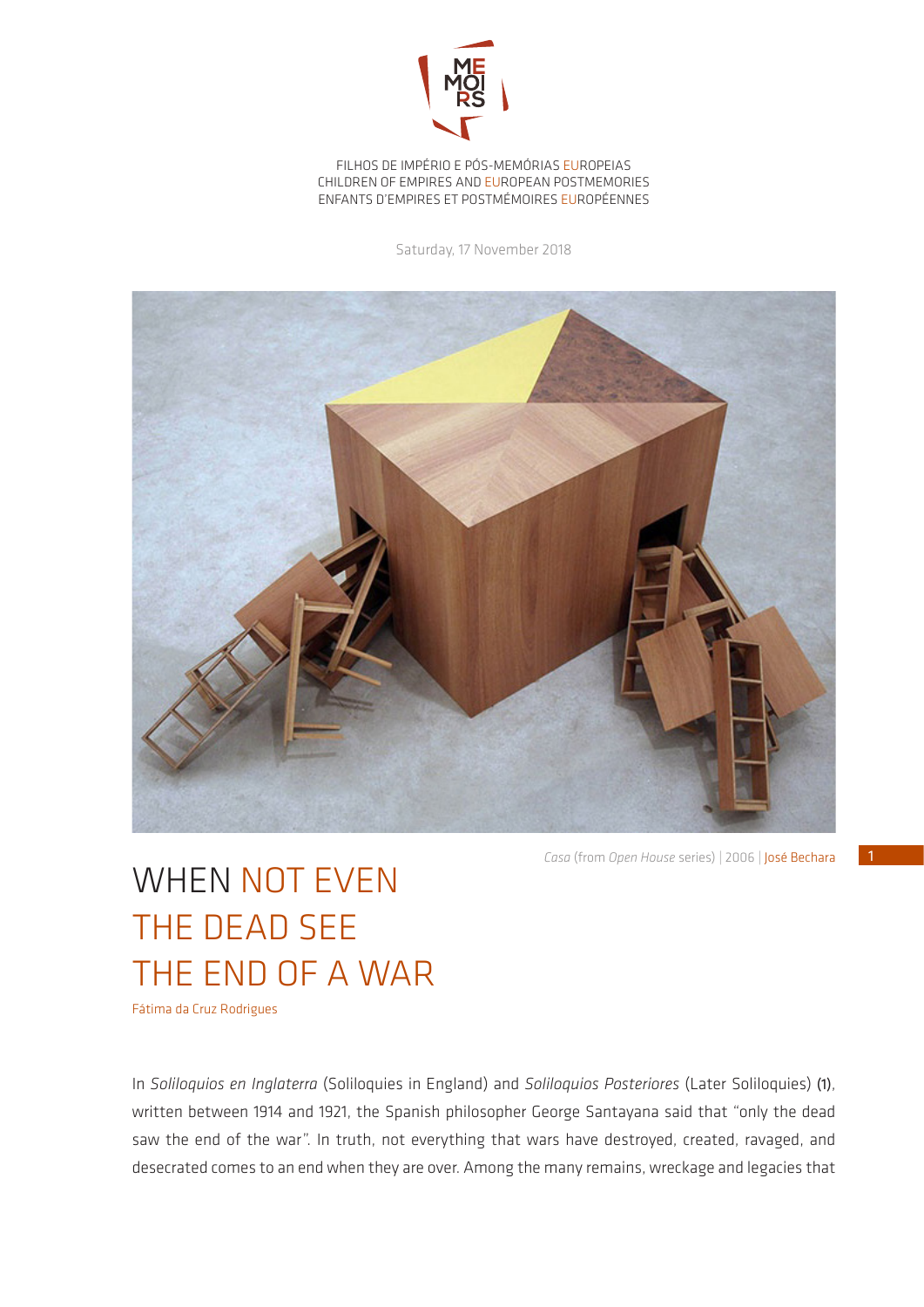

wars leave, and which inevitably contaminate several subsequent generations, sometimes even the dead see no end.

Maurice Audin is an example. He was arrested and reported missing in June 1957, in the middle of the 'Battle of Algiers'. Last September, the French President Emmanuel Macron acknowledged on behalf of the French Republic that Audin was tortured and executed – or tortured to death – by French soldiers who had arrested him at his home. According to Macron, this acknowledgement "[should open the way](http://www.regards.fr/IMG/pdf/la_declaration_du_president_de_la_republique._les_communiques_de_la_famille_et_des_associations_maurice_audin.pdf)  [to a better understanding of our past, to a greater clarity concerning the wounds of our history, and](http://www.regards.fr/IMG/pdf/la_declaration_du_president_de_la_republique._les_communiques_de_la_famille_et_des_associations_maurice_audin.pdf)  [to a new will to reconcile the memories of the French and Algerian peoples](http://www.regards.fr/IMG/pdf/la_declaration_du_president_de_la_republique._les_communiques_de_la_famille_et_des_associations_maurice_audin.pdf)". Hopefully, all of this will happen, and quickly. For now, this recognition opens a new front in the war of memories between the many protagonists who experienced the French colonial presence in Algeria, as well as those who, even though they didn't live through it, enter the fray as heirs of that past.

Maurice Audin disappeared on 11<sup>th</sup> June 1957 in Algeria, where independence movements fought for liberation from French rule in a war that lasted from 1954 until 1962. He was a mathematician, 25 years old, married, father of three children, a communist and anti-colonialist militant. French forces suspected Audin of harbouring members of armed pro-independence cells. A few days after his arrest, Josette Audin, his wife, was told that her husband had escaped whilst being transferred and had disappeared without a trace. In July of the same year, she filed a criminal complaint for murder. In 1958 an investigation concluded that Audin had not escaped but had rather been killed by French Paratroopers.

Five years after Maurice Audin's disappearance the war ended, Algeria became independent and an amnesty for crimes committed in the name of the conflict was declared. Josette Audin and her three children felt forced to go and live in France: everything indicated that they did not belong to the new Algeria that was being born.

61 years elapsed between the day Josette Audin last saw her husband and the day that Emmanuel Macron went to her house to deliver a letter acknowledging the French State's responsibility for the torture and death of her husband. Between these two moments, so distant and distinct from each other, there have been many others that are inseparable from them. I will highlight only a few here: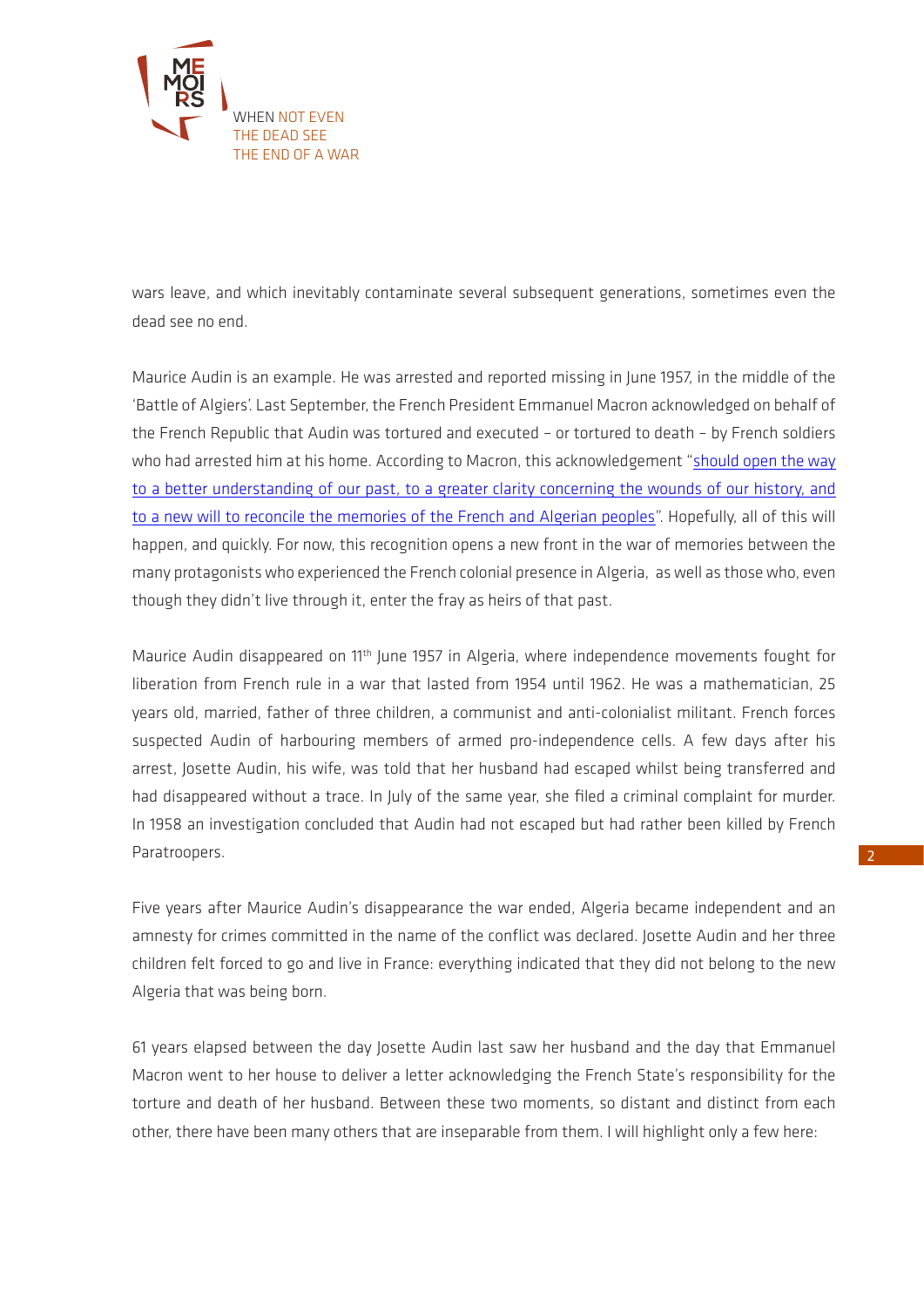

1957: Josette Audin files a criminal complaint against X for the murder of her husband. 1958: The historian Pierre Vidal-Naquet invalidates the escape story about Maurice Audin. Henri Alleg, also detained by French forces, writes about witnessing Audin being tortured in his book *La Question* (The Question).

1962: End of the War and Algerian independence; Evian agreements and amnesty for crimes committed in the conflict.

2007: Josette Audin writes to the French President Nicolas Sarkozy asking him to help find out what happened to her husband. She gets no response.

2008: Michèle Audin, daughter of Maurice and Josette Audin, receives a letter from President Nicolas Sarkozy awarding her the *Legion d'Honneur* for her work in mathematics.

2009: Michèle Audin refuses the award because the President did not respond to her mother. 2012: President François Hollande pays tribute to Maurice Audin next to the monument that is dedicated to him in Algiers.

2014: A recording of a French general emerges. Talking about the disappearance of Maurice Audin, the general, by then dead, is heard declaring: "we killed him. [...] we stabbed him to [make it look like the Arabs killed him](https://www.lepoint.fr/histoire/qui-a-tue-maurice-audin-13-09-2018-2250985_1615.php)". Rumours suggest that Audin's executioner is alive, is 82 years old, lives in Brittany and refuses to give any interviews. President François Hollande admits that Maurice Audin did not escape and that he was killed during his detention.

2018: On September 13, Emmanuel Macron acknowledges the French State's responsibility for the torture and murder of Maurice Audin by the French military in Algiers in 1957 during the Algerian war.

This acknowledgement may bring an end to a lie that has lasted for more than half a century, and in which I doubt anyone still believed. It has also revived a heated debate among those who contest the battle between lingering, multiple memories of this history. On one side of this debate are those who see Audin as an anti-colonialist and pro-independence figure. On the other side are those who, either out of nostalgia for a French Algeria, or because their lives were deeply wounded by Algerian independence, see him as a traitor, a murderer, a man who represents those responsible for the death or disappointment of many French and / or Algerian people. Other voices enter into this debate, such as those of orphans of others who were disappeared, tortured and massacred and who have not been recognised. It is a contentious debate, but one that is necessary and perhaps even healthy in order to bring the traumas that still haunt post-imperial France into the open.